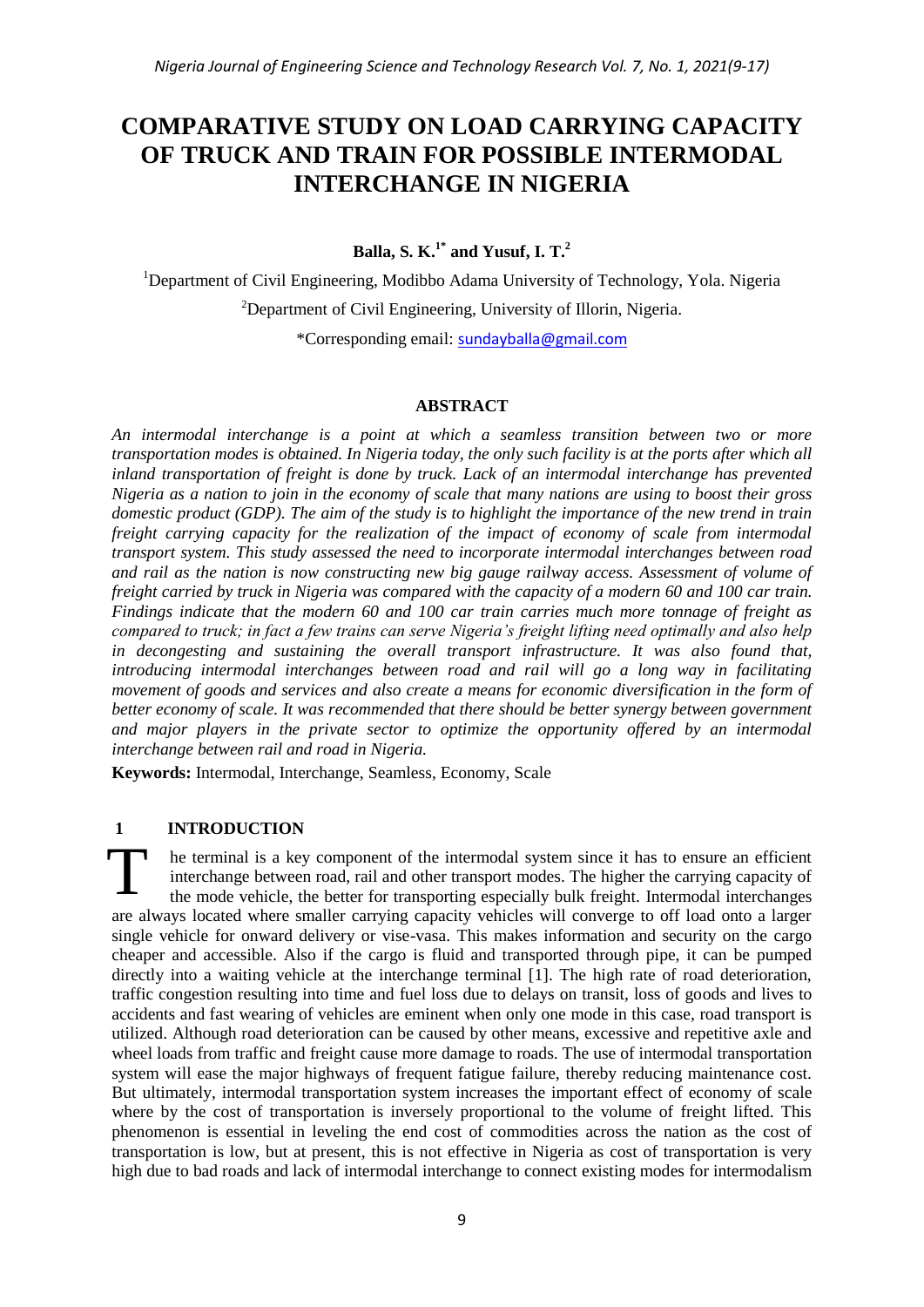Nigeria is facing formidable challenges in its transportation sector: road deterioration and rehabilitation has become the order of the day, congestion has reached an unprecedented level in many cities, and commerce has been crawling for long. All of these and more are as a result of a single transport mode being over exploited in Nigeria, this mode is the "road" transport.[2]..A better integration between road and rail through the construction of intermodal interchanges is a better way to improve the overall efficiency of the transportation system and build better economy of scale [3]. Basically, there are three types of intermodal terminals, each having their own locational and equipment requirements [4, 5]. The three types are as listed below: 1. Port terminals. They are the most substantial intermodal terminals in terms of traffic, space consumption and capital requirement. A container sea terminal provides an interface between the maritime and inland system of circulation. The growth of long distance maritime container shipping has also favored the emergence of intermediate hub terminals, some having an offshore location. The terminal is used as a buffer while containers wait to be loaded on another ship. The containerization of inland river systems has led to the development of an array of barge terminals linked with major deep sea terminals with scheduled barge services. At the maritime container terminal, barges can either use regular docking area or have their own terminal facilities if congestion is an issue. 2. Rail terminals. For inland intermodal chains rail terminals are linked with port terminals. The fundamental difference between an on-dock and a near-dock rail facility is not necessary the distance from the terminal facilities, but terminal clearance, [6]. While for an on-dock rail terminal containers can be moved directly from the dock (or the storage areas) to a railcar using the terminal's own equipment, accessing a near-dock facility requires clearing the terminal's gate (delays), using the local road system (congestion) and clearing the gate of the neardock rail terminal (delays). On dock terminals tend to be designed to only handle containers on flatcars (COFC). Near-dock facilities tend to have more space available and can thus play a significant role in the maritime / rail interface, particularly if they are combined with transloading activities.3. Distribution centers. Represent a distinct category of intermodal terminals performing an array of value added functions, with transmodal operations dominantly supported by trucking. Distribution centers can perform three major functions. A transloading facility mainly transfers the contents of maritime containers into domestic containers or truckloads (or vice-versa). It is common in North America to have three 40 foot maritime containers transferred into two 53 foot domestic containers. Sometimes, shipments are palletized as part of the transloading process since many containers are floor loaded. [Cross-docking](https://transportgeography.org/?page_id=4453) is another significant function that commonly takes place in the last segment of the retail supply chain. With very limited storage, the contents of inbound loads are sorted and transloaded to their final destinations. Warehousing is a standard function still performed by a majority of distribution centers that act as buffers and points of consolidation or deconsolidation within supply chains. Figure 1.0 shows the layout of the three basic intermodal terminals and how they function.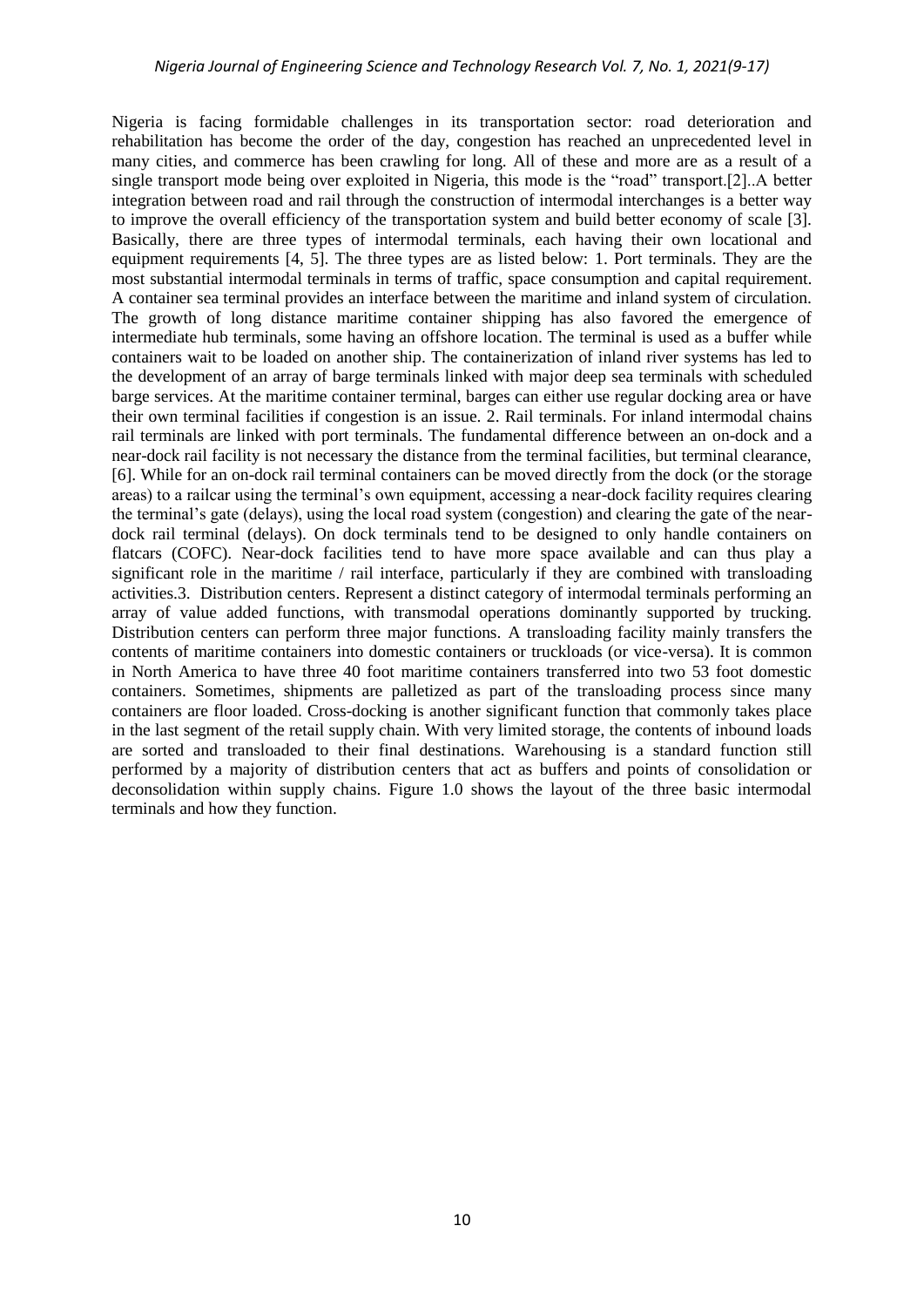

Figure 1. Basic types of intermodal terminals [7]

# **2 FACTORS THAT DETERMINE THE POINT FOR INTERMODAL INTERCHANGE**

#### *Transportation Mode Option*

Transport modes are designed to either carry [passengers](https://transportgeography.org/?page_id=1738) or [freight,](https://transportgeography.org/?page_id=1742) but most modes can carry a combination of both,[8]. For instance, an automobile has a capacity to carry some freight while a passenger plane has a belly hold that is used for luggage and cargo. Each mode is characterized by a set of [technical, operational and commercial characteristics.](https://transportgeography.org/?page_id=1748) Technical characteristics relate to attributes such as speed, capacity and motive technology while operational characteristics involve the context in which modes operated, including speed limits, safety conditions or operating hours, [9]. The demand for transport and the ownership of modes are dominant commercial characteristics.[1]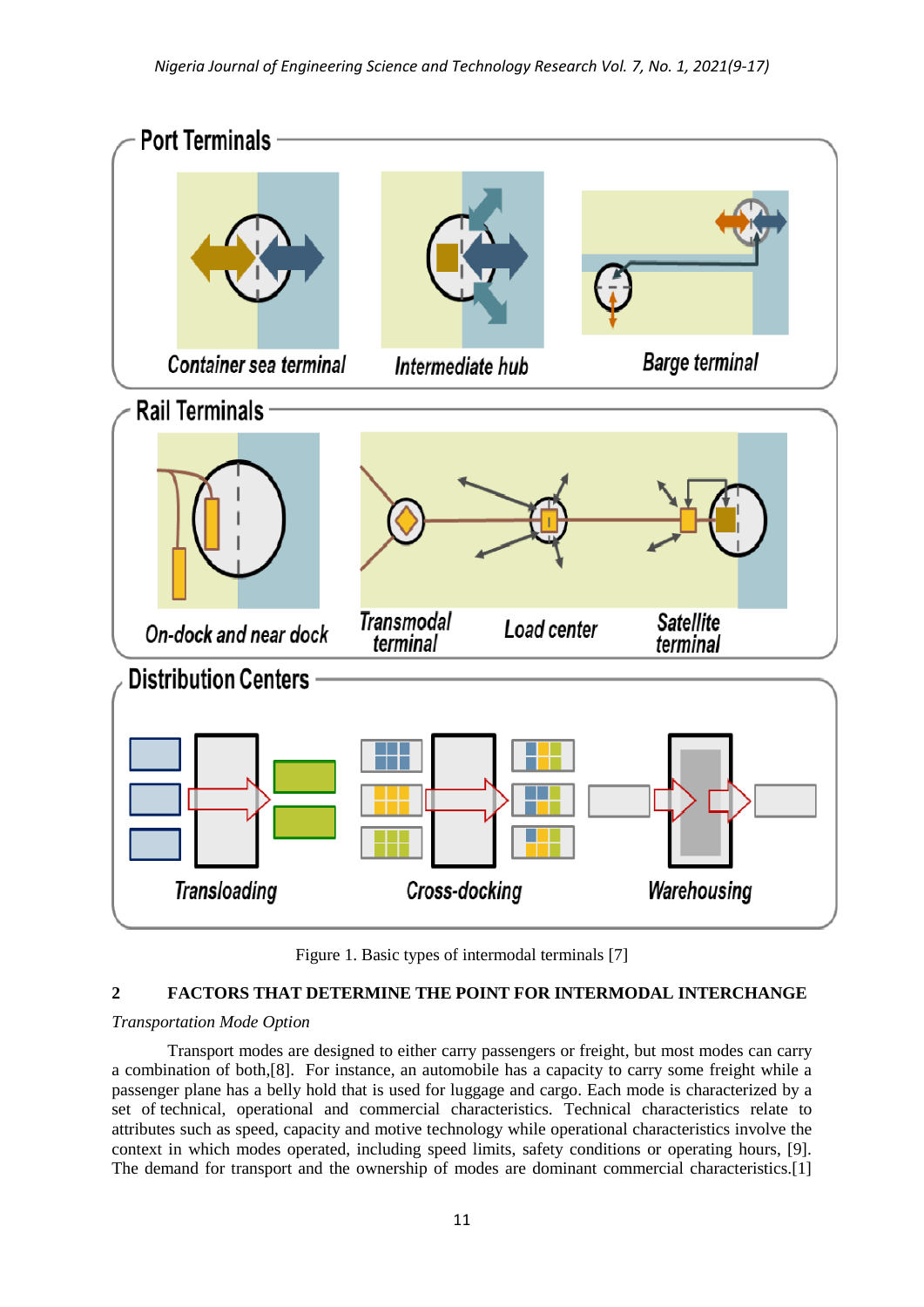Mode option determines the frequency and volume of freight and passengers using the mode [10]. Intermodal interchange is located were such volume of freight and passenger is obtainable [11].

*Round the clock (24/7) accessibility***.** Intermodal terminals should have 24/7 accessibility, which provides carriers maximum flexibility, particularly in the times they can pick up loads and bring them into ramps (at origins), or pick up at ramps and deliver to customers (at destinations), [12]. In contrast, a terminal that is accessible only eight hours per day, five days a week for example, results in a higher cost to serve because all the work needs to be concentrated in a tighter window of time. Terminals with fewer operating hours can still offer excellent service, but the cost of providing that excellence is higher.

*Density*. If intermodal rail terminals have or enable higher volumes, they can also enable higher service levels. "Typically, terminals with high density levels offer more service options, including more sources of backup assistance," [13]. While building consistent, repeatable processes is always the cornerstone of service excellence, having a backup supply has merit. Even just-in-time operations typically keep some level of safety stock. But lower density levels do not automatically result in low service or high cost, [14]. For example, terminals closer to shipping or receiving point can provide lower dray costs versus denser long dray coverage from a larger ramp. Or a smaller location may enable a more customized solution, versus the standard options available at a larger location. There are always tradeoffs, but in general, density enables low-cost, high-service options.

## **3 METHODOLOGY**

The combination of desktop and detailed comparative study was used to obtain data for the study. The desktop was done through the review of relevant literatures and journals. Data for volume of truck traffic on Nigeria's trunk-A- road was obtained from the values on the map in figure 2. The total number of trucks needed to carry both petrol and other freights was estimated based on the standard axle load of a five (5) axle truck which is 46 tons. The equivalent number of 60 and 100 car train needed to carry both petrol and other freights was also estimated based on the standard 60 and 100 car train capacity which is 4,400 ton and 12,500 ton respectively. The concept of load carrying capacity which leads to the advantage of economy of scale was critically considered. The comparison between truck axel load and modern train load carrying capacity, number of truck versus number of 60 and 100 car train needed to carry petrol, cement and other freights in Nigeria was analysed. The data were anaysed and presented using descriptive statistics (bar charts, frequency tables).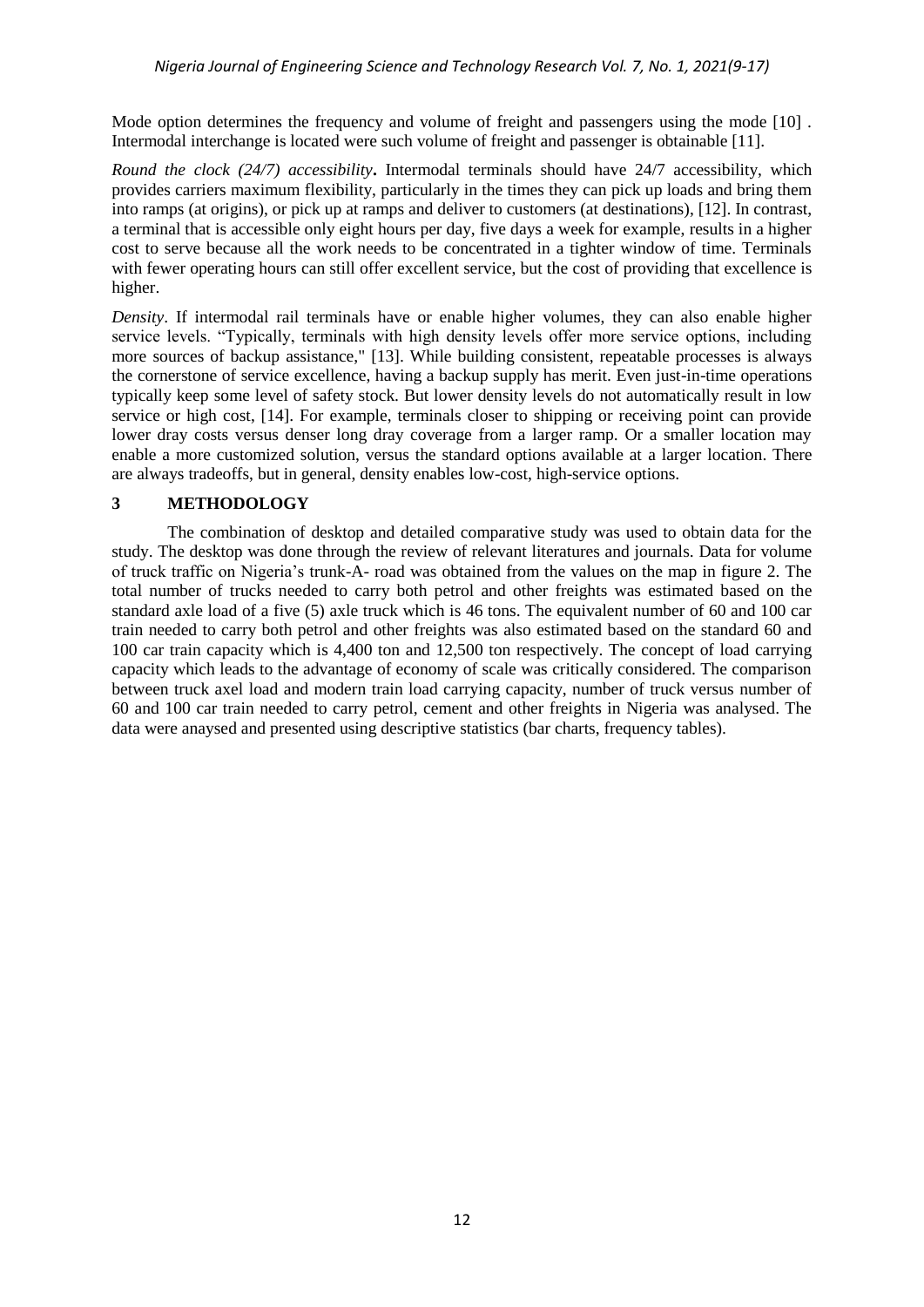

Figure 2. Map of representing volume of heavy traffic on Nigeria's trunk A road

# **4 RESULTS AND DISCUSSION**

## **4.1 Volume of heavy traffic (truck) flow on Nigeria's trunk- A- road**

The volume of heavy traffic (trucks) on Nigeria's trunk A roads was computed from the map of heavy traffic in Figure 2. Table 1 shows the rate of flow of heavy traffic indicated by the number of trucks plying the roads per day. The zoning was done based on areas with high volume and low volumes, considering areas upper side of Abuja as north and areas lower side of Abuja as south. Also, volume of major freights including cement, petrol and other commodities consumed in Nigeria were analysed in terms of volume and number of train and truck needed for transportation. The higher carrying capacity of train indicates the need for intermodal interchange between road and rail, [15]. Results also show that at present there is no any functional interchange between road and rail anywhere in Nigeria, hence the disparity in commodity prices across the nation.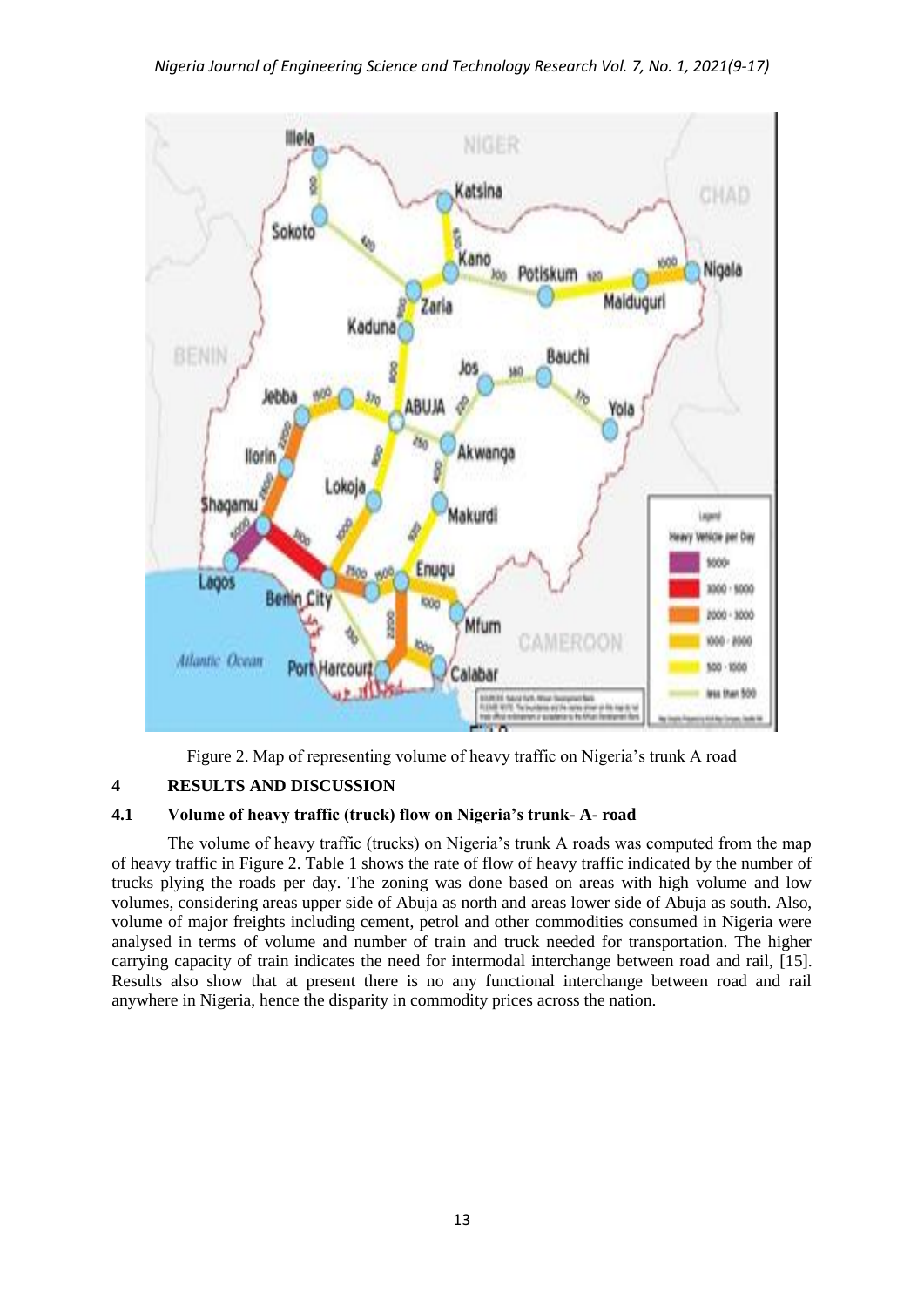| S/N            | <b>Trunk Location</b>   | <b>ZONE</b> | Number of trucks/Day |  |
|----------------|-------------------------|-------------|----------------------|--|
| 1              | Lagos-Shagamu           | South       | 5000                 |  |
| $\overline{c}$ | Shagamu-Illorin         | South       | 2800                 |  |
| 3              | Illorin-Jebba           | South       | 2200                 |  |
| 4              | Jebba-Abuja             | South       | 2070                 |  |
| 5              | Shagamu-Benin City      | South       | 3100                 |  |
| 6              | Benin City-Lokoja       | South       | 1000                 |  |
| 7              | Lokoja-Abuja            | South       | 900                  |  |
| 8              | Benin City-Enugu        | South       | 4000                 |  |
| 9              | Port-Harcourt-Enugu     | South       | 2200                 |  |
| 10             | Port-Hacourt-Benin City | South       | 350                  |  |
| 11             | Enugu-Makurdi           | South       | 920                  |  |
| 12             | Makurdi-Akwanga         | South       | 400                  |  |
| 13             | Akwanga=Abuja           | South       | 250                  |  |
| 14             | Port-Hacort-Calabar     | South       | 1000                 |  |
| 15             | Enugu-Mfum              | South       | 1000                 |  |
| 16             | Abua-Kaduna             | North       | 800                  |  |
| 17             | Kaduna-Zaria            | North       | 900                  |  |
| 18             | Zaria-Sokoto            | North       | 420                  |  |
| 19             | Sokoto-Illia            | North       | 100                  |  |
| 20             | Zaria-Kano              | North       | 480                  |  |
| 21             | Kano-Katsina            | North       | 630                  |  |
| 22             | Kano-Potiskum           | North       | 200                  |  |
| 23             | Potisum-Maiduguri       | North       | 920                  |  |
| 24             | Maiduguru-Nigala        | North       | 1000                 |  |
| 25             | Akwanga-Jos             | North       | 220                  |  |
| 26             | Jos-Bauchi              | North       | 380                  |  |
| 27             | Bauchi-Yola             | North       | 370                  |  |
| 28             | <b>Total-South</b>      | 27190       |                      |  |
|                | North                   | 6420        |                      |  |

Table 1. Volume of heavy vehicle traffic (Trucks) flow on Nigeria's trunk A roads



Figure 3. Bar Chart representations of the Volume of Heavy Traffic (Trucks) per day in southern and northern zones in Nigeria

# **4.2 Volume of petrol and number of trucks needed for daily supply in Nigeria.**

In the past four years, between 2016 and 2019 the volume of petrol used daily in Nigeria rose to 51 million liters per day while the daily refining capacity was 445,000 barrels (70,700cubic meter)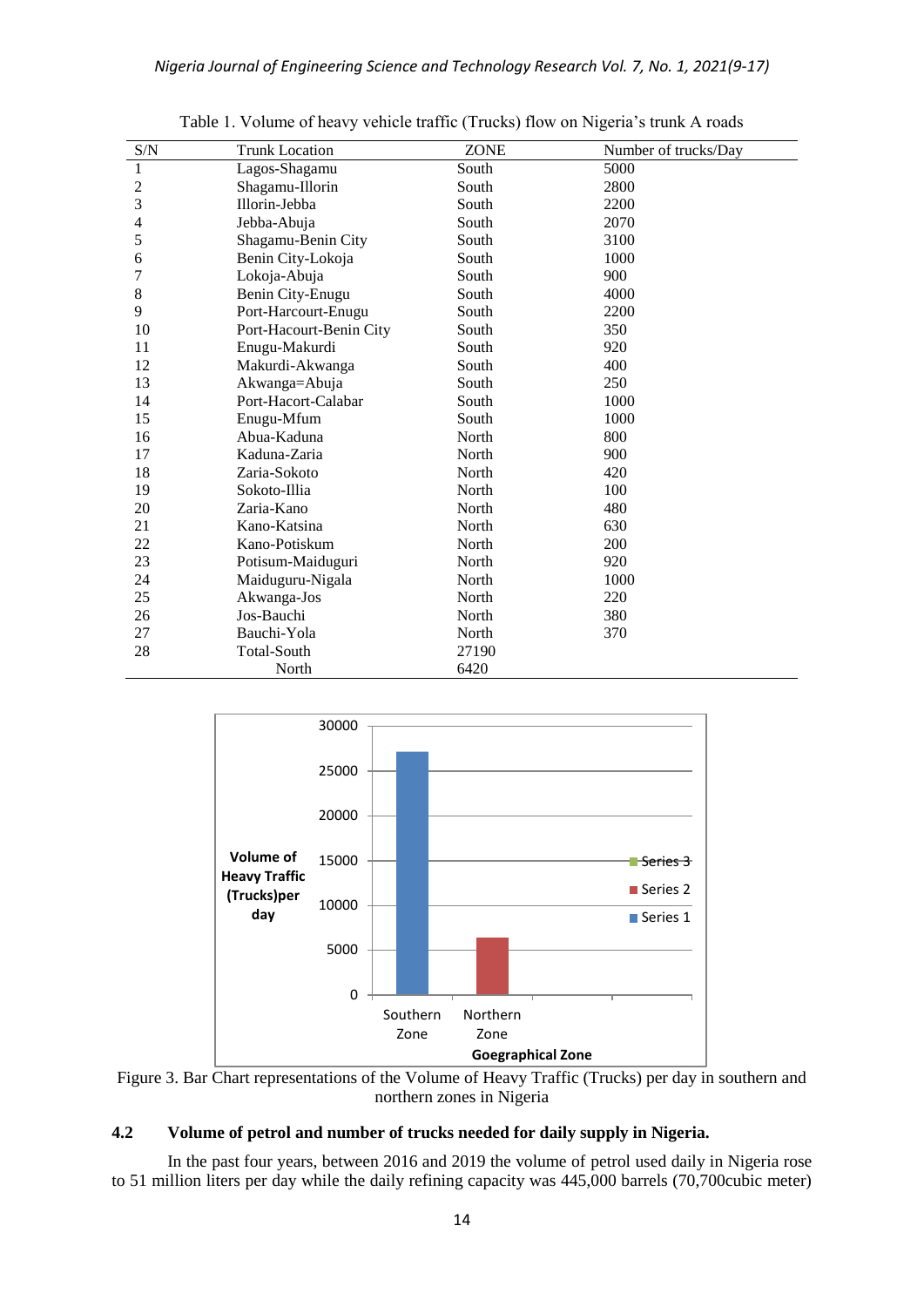per day [16]. In Nigeria, transportation of all freight including petrol is done using trucks making it very cumbersome and highly risky. The capacity of trucks depends on their varying axel loading. The more the number of axel, the more the tonnage the truck can carry. Almost 100% of trucks transporting petrol in Nigeria are in the class of truck and drawbar trailer with five (5) axels, [17]. The total estimate of trucks needed to transport the daily petrol volume in Nigeria based on standard 5 axle load is 1109 trucks. From the estimate, it is seen that one thousand one hundred and nine (1109), five axels trucks are needed to supply petrol in Nigeria daily. This number of trucks carry 51 million liter of petrol daily, which translate to 51 thousand tons of lifted freight daily apart from the truck weight. All of this freight is coming from the southern region to be distributed all over the country. This freight and truck load is repeated daily over the same road causing unimaginable damage to the road and loss of lives and properties not to mention delay.

#### **4.3 Tonnage analysis of other freights and number of trucks carrying them**

The total number of trucks used on daily bases in Nigeria is approximately 33,610 (Table 2). Out of this total, only 1109 trucks are used for the supply of the daily petrol needed in Nigeria. The remaining 32501 are used for the transportation of other freights. These other freights consist of the various basic needs and consumables including vehicles, spare parts, meat, and clothes furniture e t c. Most of these freights originate from the south because of the location of the company's manufacturing them. This brings in the estimated load of about 1495046 tons to bear on the road together with the petrol load. From other freights, the daily tonnage applied on Nigerian road is 1,495,046tons. This shows that, lifting other freights apart from petrol causes more damage to the road than lifting petrol alone. So if the transportation of petrol alone is considered for intermodalism, the problem of road deterioration, loss of lives and properties, delay and so on wouldn't have been solved. So the transportation of petrol which most people see as the main cause of road transportation problems in Nigeria especially road deterioration, is not necessarily so. But one very important aspect of tanker trucks that causes so much distress when it happens is the nature of accidents prevalent with tanker trucks. Whenever there is an accident, the entire or part of the road is always blocked leading to a temporary diversion that consume more time of delivery. Also, sometimes the truck may explode spilling fuel that causes severe damage to the road and fire that burn down properties and even kill people. All refineries and jetties in Nigeria are located in the south making every part of the nation to go down south for fuel supply. This brings about heavy traffic congestion because of the number of trucks going to the same place. With intermodal interchange between road and rail, petrol could be lifted in few tanker trains for onward delivery to trucks.

| Factory | Capacity(Mta) | Number of Trucks | Estimated Load on<br>Road(Tons) |
|---------|---------------|------------------|---------------------------------|
| Dangote | 29.5Mta       | 4658             | 214268                          |
| Ashaka  | 10.5Mta       | 900              | 41400                           |
| Total   | 40.0Mta       | 5558             | 255668                          |

Table 2 Total tonnages, number of trucks and estimated load from Dangote and Ashaka Cement factories in Nigeria (Using standard axle load factor).

Table 3. Estimated numbers of 60 and 100 cars train needed to carry petrol, Dangote and Ashaka cement and other freights in Nigeria (Using standard train car loading factor).

| S/N | Freight  | Tonnage | Truck          | Number of | Train                   | Number of |
|-----|----------|---------|----------------|-----------|-------------------------|-----------|
|     | Type     |         | Capacity(Tons) | Trucks    | Capacity(Tons)          | Trains(60 |
|     |          |         |                |           | $(60 \text{ and } 100)$ | and 100   |
|     |          |         |                |           | Cars)                   | cars)     |
|     | Petrol   | 51000   | 46             | 1109      | 4,400                   | 12        |
|     |          |         |                |           | 12.500                  | 4         |
| 2   | Other    | 1495046 | 46             | 32501     | 4,400                   | 340       |
|     | freights |         |                |           | 12.500                  | 120       |
|     | Cement   | 316222  | 46 and 59      | 5558      | 4,400                   | 72        |
|     |          |         |                |           | 12,500                  | 25        |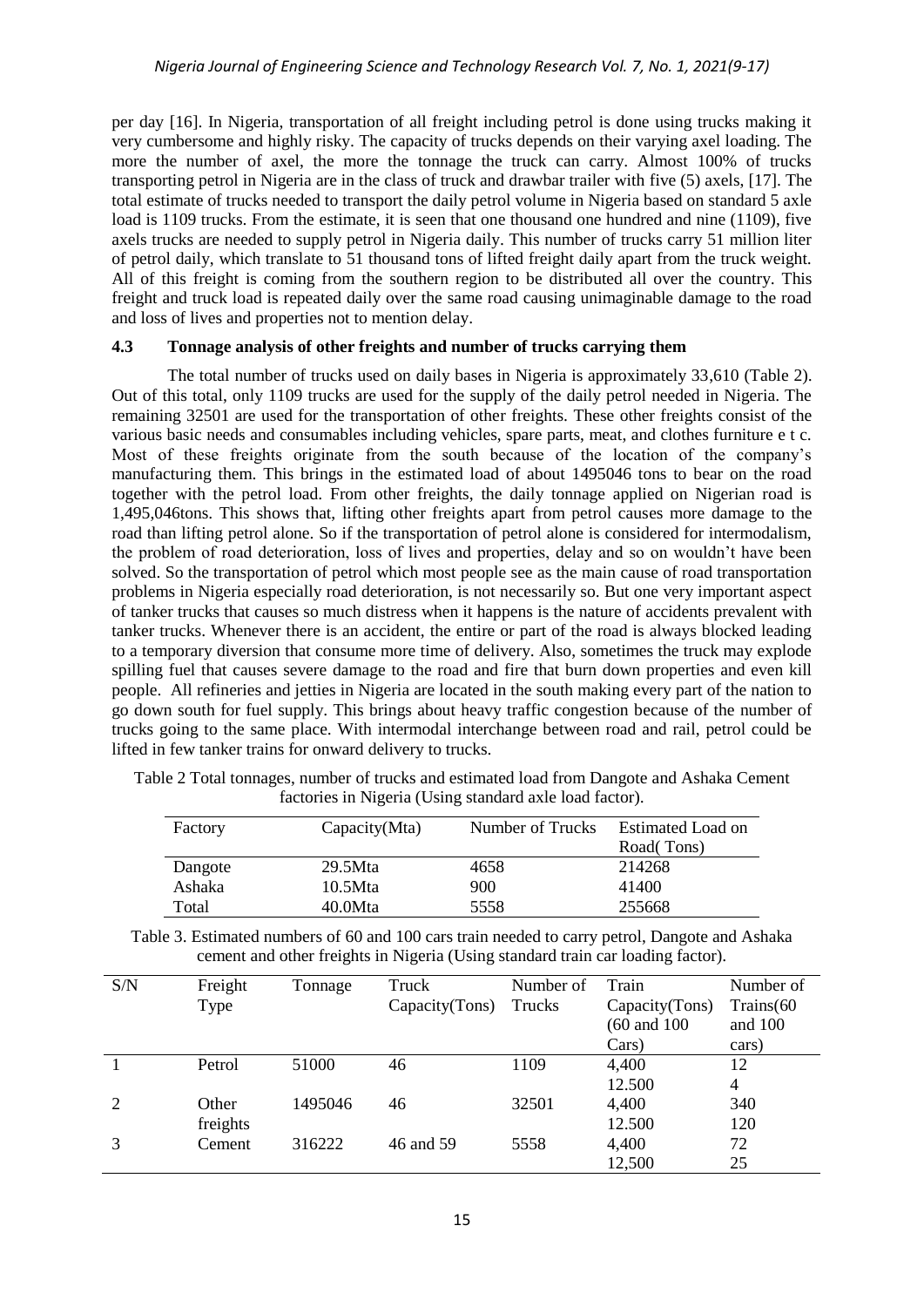#### *Nigeria Journal of Engineering Science and Technology Research Vol. 7, No. 1, 2021(9-17)*

From results in Table 3, it is obvious that freight from other source apart from petrol and cement contributes more in road congestion and road damage on Nigerian roads. This freight from other source contains basic daily needs like beef, grains, beverages, consumables,wears, timber, steel, water, bitumen, gas . Freight from other source is about 350% more in tonnage than freight from both cement from Dangote and Ashaka, and petrol put together. From Table 3, the number of delivery trucks for other freight is about 500% more than that for delivering both cement from Dangote and Ashaka, and petrol. Table 3, shows the number of 60 and 100 cars freight train needed to carry other freights, petrol and cement in Nigeria. From the low number of train needed to transport freights in Nigeria, the need for intermodalism interchange between rail and road in Nigeria is paramount. From data obtained, it was discovered that the tonnage of freight from other commodities by far outweigh the tonnage of freight from both petrol and cement which was thought to be the culprit for road deterioration in Nigeria. Also, most of this commodities and even petrol originates from the south, making prices of commodities higher in the north and road congestion and deterioration worst in the south. It was also estimated based on the capacity of both truck and train the number of 60 and 100 car train needed to lift all commodities in Nigeria. It was discovered that fewer number of trains are needed as compared to the number of trucks in lifting freight. From the view point of the importance of economy of scale, it was discovered from the study that the availability of different types of freight in Nigeria, coupled with the disparity in prices of commodity across the country, there is an immediate need for an intermodal interchange between road and rail. Repeated axle loading from thousands of trucks daily on Nigeria's road leads to incessant deterioration and rehabilitation that consumes lots of money that could have been used for developing other sectors. The introduction of intermodal interchange as seen from the study can bring about sustainability of the entire transport system in the country.

#### **5 CONCLUSIONS**

From the research, it was discovered that fewer cargo train can solve the problem of traffic congestion and freight lifting in Nigeria if the needed points of intermodal interchange are put in place between rail and road. For intermodal transport to be effective as seen from the study, freight must be generated and available at all times, security must be provided round the clock and transportation infrastructures must be in good conditions. In the case of Nigeria, it is seen from the study that freight is readily available, security can be provided but the condition of infrastructures is not in good shape, also the road and rail are not connected by an intermodal interchange for easy transfer of freight. With the advent of the standard gauge railway construction going on in Nigeria, it is very possible for an intermodal connection between rail and road to be implemented to meet up with the required standards for intermodalism. Private sectors like Dangote factories and others who use much number of trucks to transport there products, should be integrated into the transport system planning and implementation committees for better synergy between government and private sectors.

### **REFERENCES**

- 1. Rodrigue, J.P. (2015). Transportation Modes, Modal Competition and Modal Shift. *Journal of Transport Geography*, vol. 7, pp. 255-259.
- 2. Agbo-Paul, A. (2017). [Abuja-Kaduna Road: The Bad, The Ugly.](https://leadership.ng/2017/06/17/abuja-kaduna-road-bad-ugly/) Leadership Newspaper, pp. 1- 3.
- 3. Weisbrod, G. andFitzroy, S. (2011). Traffic Congestion Effects on Supply Chain; Accounting for Behavioral Element in Planning and Economic Impact Models. *Publishing House Intech Open Limited, 5 Princes Gate Court London. SW72QJ. UNITED KINGDOM*, pp. 1-264.
- 4. U.S Department of Transportation (2006). Annual Conditions and Performance Report, Bureau of Transportation Statistics, Washington DC 20590 368-4200, pp. 368-4,200.
- 5. Jean-Paul, R. (2006). Intermodal Transportation and Integrated Transport Systems: Space, Networks and Flow. Paper presented at the " Flowpolis". *The form of Nodal Space Conference, Las Palmas de Gran Camaria, Spain*, pp. 1-14.